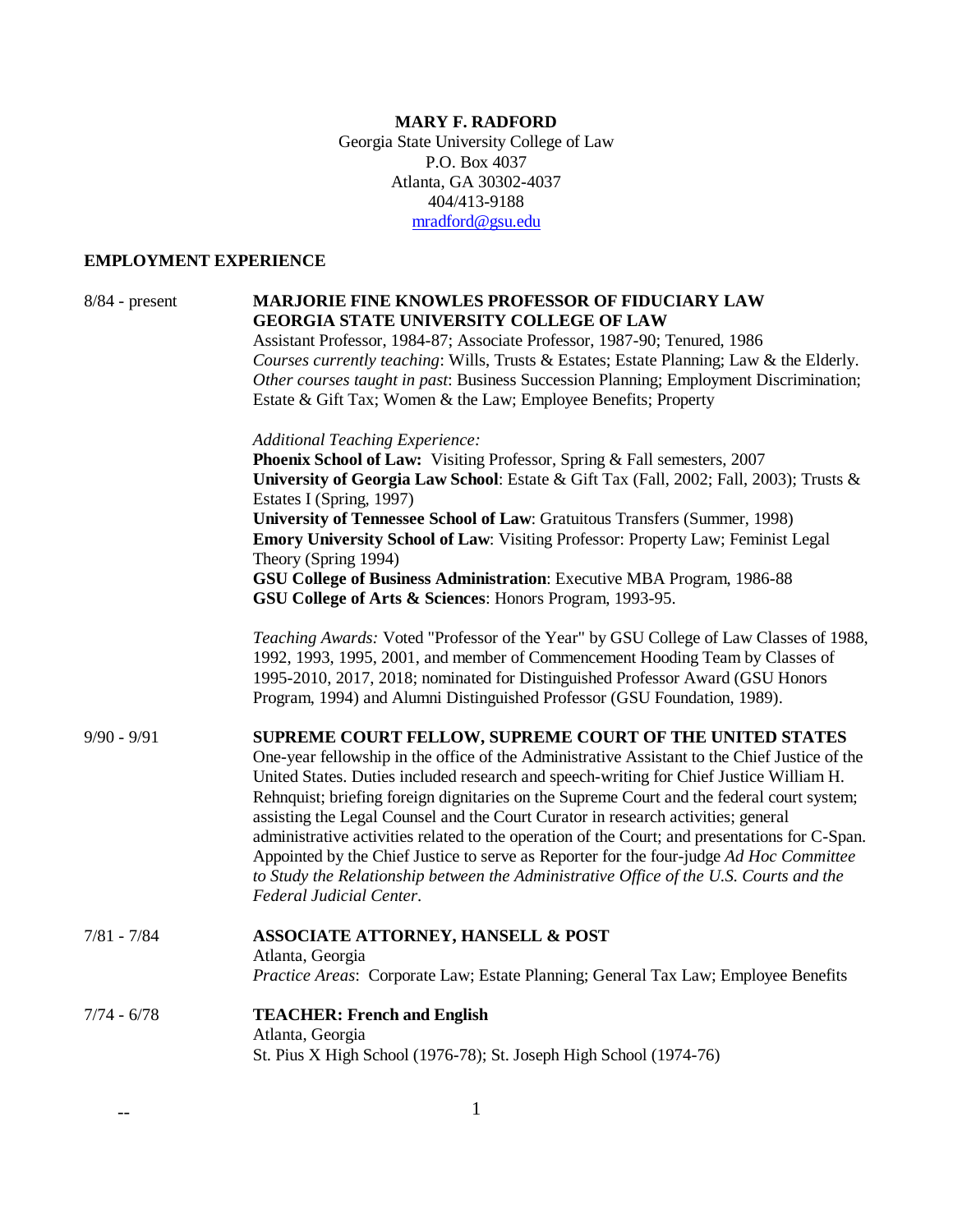| <b>EDUCATION:</b> |                                                                                                                                                                                                                          |
|-------------------|--------------------------------------------------------------------------------------------------------------------------------------------------------------------------------------------------------------------------|
| 1978-81           | <b>EMORY UNIVERSITY SCHOOL OF LAW</b>                                                                                                                                                                                    |
|                   | Atlanta, Georgia                                                                                                                                                                                                         |
|                   | J.D., with distinction; Class Rank - top 5%                                                                                                                                                                              |
|                   | Activities & Honors: Articles Editor, EMORY LAW JOURNAL;                                                                                                                                                                 |
|                   | Order of the Coif; American Jurisprudence Awards in Criminal Law, Civil Procedure, and<br>Securities Law                                                                                                                 |
| 1975-78           | <b>GEORGIA STATE UNIVERSITY COLLEGE OF EDUCATION</b>                                                                                                                                                                     |
|                   | Atlanta, Georgia                                                                                                                                                                                                         |
|                   | Completed graduate education courses required for state teaching certification in secondary<br>education                                                                                                                 |
| 1970-74           | <b>NEWCOMB COLLEGE OF TULANE UNIVERSITY</b>                                                                                                                                                                              |
|                   | New Orleans, Louisiana                                                                                                                                                                                                   |
|                   | B.A., summa cum laude (French and Philosophy)                                                                                                                                                                            |
|                   | <i>Honors:</i> Phi Beta Kappa; Phi Beta Tau; French Government Award for Excellence in                                                                                                                                   |
|                   | French; General Electric Scholarship; Dean's List - all semesters                                                                                                                                                        |
|                   |                                                                                                                                                                                                                          |
| <b>AWARDS:</b>    | Fiduciary Law Section of the State Bar of Georgia, Verner S. Chaffin Career Service<br>Award (2009)                                                                                                                      |
|                   | National College of Probate Judges, <i>Treat Award for Excellence</i> (2002)                                                                                                                                             |
|                   | ATLANTA MAGAZINE: Listed in <i>Georgia's Top 100 Superlawyers</i> (March 2006); Top 50<br>Female Georgia Superlawyers (March 2006) and Estate Planning/Trusts Superlawyers<br>(March 2009, 2008, 2007, 2006, 2005, 2004) |
|                   |                                                                                                                                                                                                                          |

# **PUBLICATIONS:**

### **Books:**

RADFORD, MARY F., REDFEARN: WILLS AND ADMINISTRATION IN GEORGIA, annual editions, 2 Vols. (Thomson West)

RADFORD, MARY F., GEORGIA TRUSTS AND TRUSTEES, annual editions (Thomson West)

RADFORD, MARY F., GEORGIA GUARDIANSHIP AND CONSERVATORSHIP, annual editions (Thomson West)

AVERILL, LAWRENCE H. & RADFORD, MARY F., THE UNIFORM PROBATE CODE AND THE UNIFORM TRUST CODE IN A NUTSHELL (West Group 2010)

RADFORD, MARY F., BOGERT'S TRUSTS & TRUSTEES, §§ 975-1030 (3rd ed. 2006)

 $\sim$  2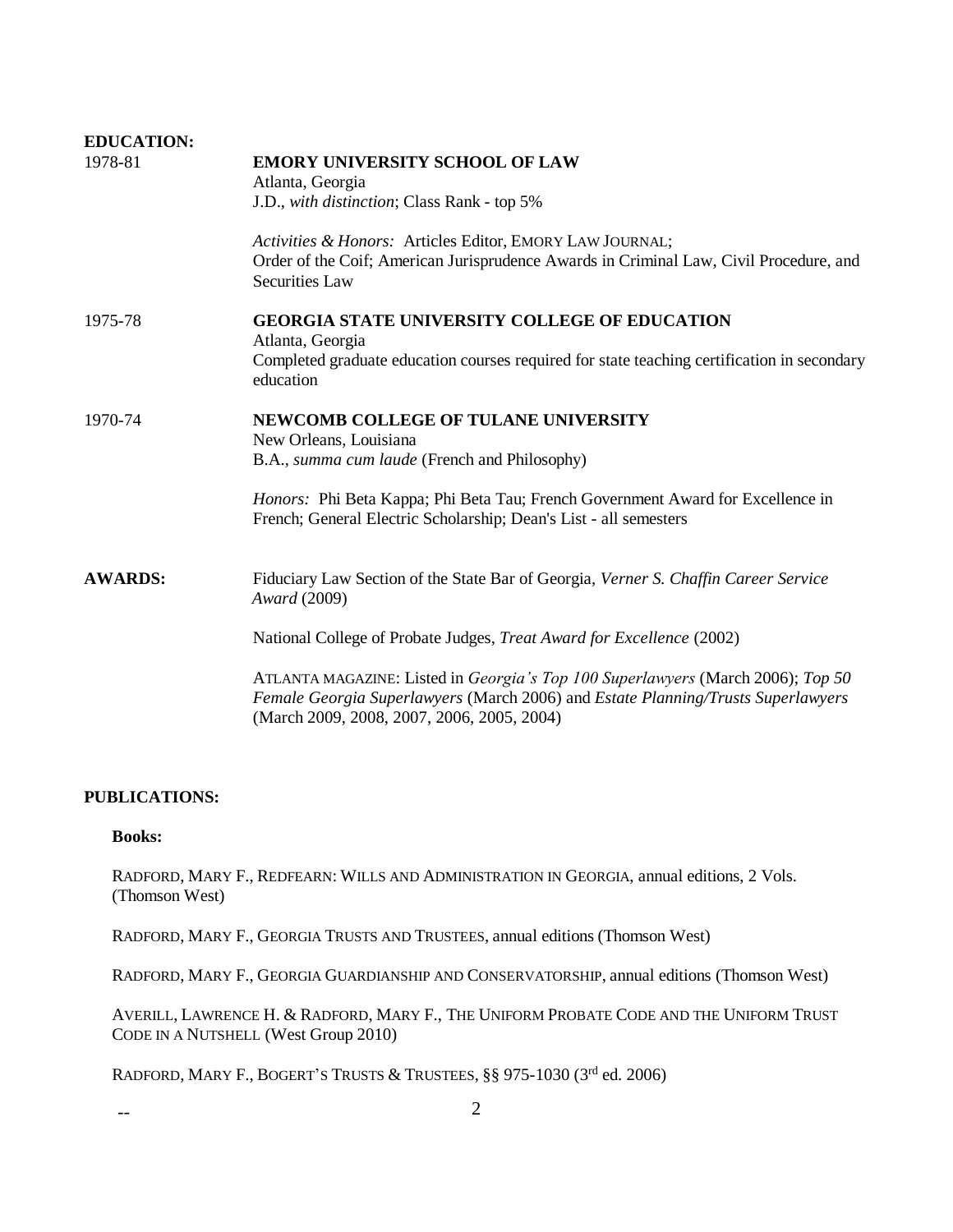# **Articles, Book Chapters, Miscellaneous:**

*Wills, Trusts, Guardianships and Fiduciary Administration (2016-2017 Developments), 70* MERCER LAW REVIEW 245 (Fall, 2018)

*Wills, Trusts, Guardianships and Fiduciary Administration (2015-2016 Developments),* 69 MERCER LAW REVIEW 341 (Fall, 2017).

*Ethical Concerns When a Lawyer Is or Represents a Fiduciary,* ESTATE PLANNING, Vol. 44, No. 11, p. 18 (Nov. 2017).

*Response to Professor Spitko's* [The Will As An Implied Unilateral Arbitration Contract](http://www.floridalawreview.com/wp-content/uploads/Radford_Published.pdf) *[And An Alternative](http://www.floridalawreview.com/wp-content/uploads/Radford_Published.pdf)  [Approach,](http://www.floridalawreview.com/wp-content/uploads/Radford_Published.pdf)* 68 FLA. LAW REV. FORUM No. 1 (2016), http://www.floridalawreview.com/forum/volume-68/

*Trust Arbitration in the United States Courts,* Chapter 9 of THE ARBITRATION OF INTERNAL TRUST DISPUTES, S.I. Strong, ed., Oxford University Press (2016).

*Using Mediation in Guardianship Cases,* Chapter 4 in MEDIATION IN ESTATE PLANNING, Gary, Susan, ed., American Bar Association (2016).

Wills, Trusts, Guardianships and Fiduciary Administration (2014-2015 Developments), 68 MERCER LAW REVIEW 321 (Fall, 2016)

*Ethical Considerations in Serving as or Representing Executors, Trustees, and Other Fiduciaries,* ALI CLE ESTATE PLANNING COURSE MATERIALS JOURNAL (August 2016), *www.ali-cle.org*

*Wills, Trusts, Guardianships and Fiduciary Administration (2014-2015 Developments),* 67 MERCER LAW REVIEW 273 (Fall, 2015)

*Predispute Arbitration Agreements Between Trustees and Financial Services Institutions: Are Beneficiaries Bound?* 40 ACTEC LAW JNL. 273 (Fall 2014).

Academic Contributor, BLACK'S LAW DICTIONARY (10<sup>TH</sup> ED. 2014) (revisions of definitions of terms relating to estate planning).

Wills, Trusts, Guardianships and Fiduciary Administration (2013-2014 Developments), 66 MERCER LAW REVIEW 231 (Fall, 2014)

*Using Arbitration and Mediation to Resolve Estate and Trust Disputes*, ALI-CLE 227 Westlaw SV024

Wills, Trusts, Guardianships and Fiduciary Administration (2012-2013 Developments), 65 MERCER LAW REVIEW 295 (Fall, 2013)

*Teaching Trusts & Estates and Elder Law: Pedagogy for the Future*, 117 PENN ST. L. REV. 987 (2013) (contributing panelist)

Wills, Trusts, Guardianships and Fiduciary Administration (2011-2012 Developments), 64 MERCER LAW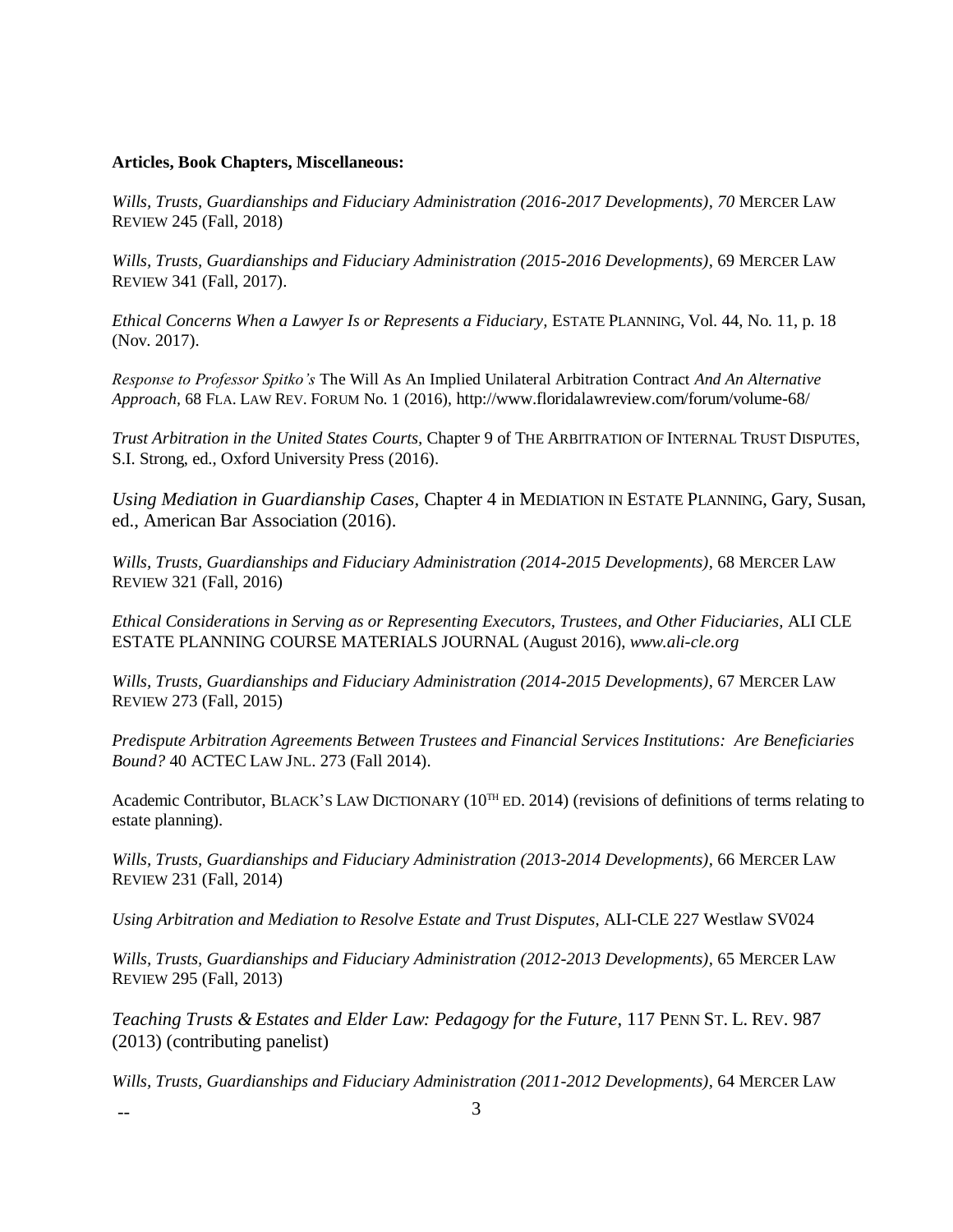REVIEW 325 (Fall, 2012)

*Irrevocability of Special Needs Trusts: The Tangled Web That is Woven When English Feudal Law is Imported into Modern Determinations of Medicaid Eligibility*, NAELA JOURNAL (Spring 2012) (co-authored with Clarissa Bryan).

Wills, Trusts, Guardianships and Fiduciary Administration (2010-2011 Developments), 63 MERCER LAW REVIEW 385 (Fall, 2011)

*Wills, Trusts, Guardianships & Fiduciary Administration (2009-2010 Developments)*, 62 MERCER LAW REVIEW 365 (Fall, 2010)

*Post-Mortem Sperm Retrieval and the Social Security Administration: How Modern Reproductive Technology Makes Strange Bedfellows,* 2 TEXAS TECH ESTATE PLANNING AND COMMUNITY PROPERTY LAW JOURNAL 33 (2009)

- *Wills, Trusts, Guardianships & Fiduciary Administration (2008-2009 Developments)*, 61 MERCER LAW REVIEW 385 (Fall, 2009)
- *Ethical Challenges in Representing Families in Family Limited Partnerships,* 35 ACTEC JOURNAL 2 (2009)
- *Wills, Trusts, Guardianships & Fiduciary Administration (2007-2008 Developments)*, 60 MERCER LAW REVIEW 417 (Fall, 2008)
- *Wills, Trusts and Administration of Estates (2006-2007 Developments)*, 59 MERCER LAW REVIEW 477 (Fall, 2007)
- *The Use of Mediation in Adult Guardianship Cases,* Training Module, National Guardianship Association, available at http://www.guardianship,org/trainingModules.htm
- "Sufficient" Capacity: Contrasting Capacity Requirements for Different Documents (with Lawrence A. Frolik) 2 NAELA JOURNAL 303 (2006)
- *Wills, Trusts and Administration of Estates (2005-2006 Developments)*, 58 MERCER LAW REVIEW 423 (Fall, 2006)
- *Wills, Trusts and Administration of Estates (2004-2005 Developments)*, 57 MERCER LAW REVIEW 403 (Fall, 2005)
- *Advancements and the Consequences of Drawing Bright Lines*, GEORGIA PROBATE NOTES, Vol. 22, No. 5 (Feb. 2005)
- Propst, Floyd, HANDBOOK FOR GEORGIA PROBATE JUDGES (3d ed. 2005) (2d ed. 1997) (1997 revisions to chapter 2-12; 2005 revisions to ch. 13-15)
- *Wills, Trusts and Administration of Estates (2003-2004 Developments)*, 56 MERCER LAW REVIEW 1 (Fall, 2004)

*Mediation in Adult Guardianship Cases*, NATIONAL COLLEGE OF PROBATE JUDGES LIFE AND TIMES, Vol. 2,

 $\overline{4}$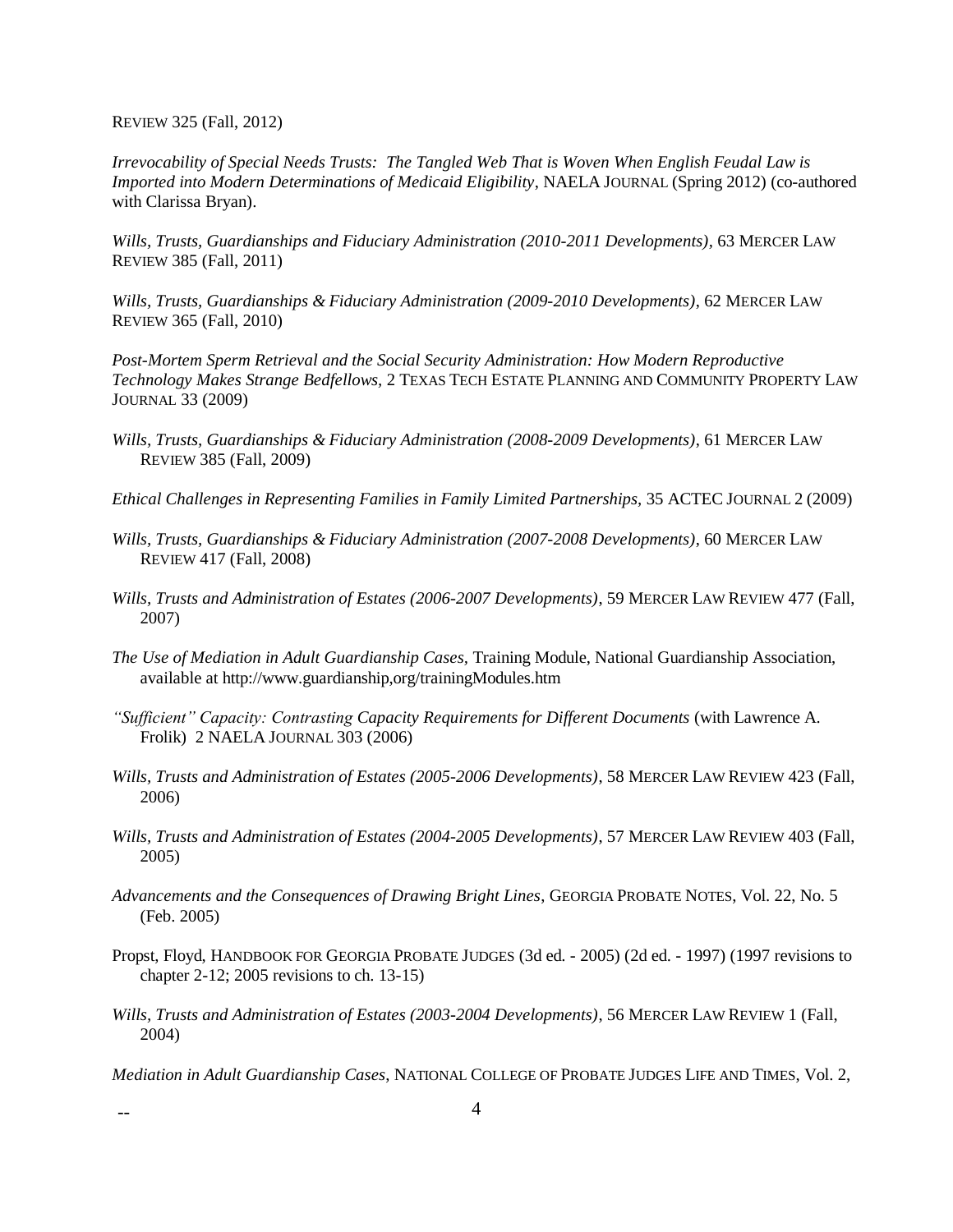No. 7, pp. 20-22 (Spring 2003)

*Wills, Trusts and Administration of Estates (2002-2003 Developments)*, 55 MERCER LAW REVIEW 459 (Fall, 2003)

*Affirmative Action in American Employment Law: Past, Present & Future*, Chapter 12 in AGOCS, CAROL, ED., WORKPLACE EQUALITY: AN INTERNATIONAL PERSPECTIVE ON LEGISLATION, POLICY AND PRACTICE (Kluwer Law International, 2002)

Earlier version entitled *The Affirmative Action Debate* published in KAUFMAN, BRUCE, ED., 1997 INDUSTRIAL RELATIONS RESEARCH ASSOCIATION 50TH ANNIVERSARY VOLUME

- *Wills, Trusts and Administration of Estates (2001-2002 Developments)*, 54 MERCER LAW REVIEW 583 (Fall, 2002)
- *Is the Use of Mediation Appropriate in Adult Guardianship Cases?* 31 STETSON LAW REVIEW 611 (Spring 2002)
- *Wills, Trusts and Administration of Estates (2000-2001 Developments)*, 53 MERCER LAW REVIEW 499 (Fall, 2001)
- *Advantages and Disadvantages of Mediation in Probate, Trust, and Guardianship Matters,* 1 PEPPERDINE DISPUTE RESOLUTION LAW JOURNAL 241 (2001)
- *The Inheritance Rights of Women under Jewish and Islamic Law*, 23 BOSTON COLLEGE INTERNATIONAL AND COMPARATIVE LAW JOURNAL 135 (Spring, 2000)
- *An Introduction to the Uses of Mediation and Other Forms of Dispute Resolution in Probate, Trust, & Guardianship Matters,* 34 ABA REAL PROPERTY, PROBATE & TRUST JOURNAL 601 (Winter, 2000)
- *Wills, Trusts and Administration of Estates (1999-2000 Developments)*, 52 MERCER LAW REVIEW 481 (Fall, 2000)
- BROWN'S GEORGIA PLEADING, PRACTICE AND LEGAL FORMS-ANNOTATED, VOL. 10 (TITLE 53: WILLS, TRUSTS AND ADMINISTRATION OF ESTATES) (Harrison Co.: 1999 Revision )
- *Wills, Trusts and Administration of Estates (1998-99 Developments)*, 51 MERCER LAW REVIEW 527 (Fall, 1999)
- JUDGES' MEDIA MANUAL (with Hon. Richard E. Burke), published in the proceedings of the National College of Probate Judges Fall Conference, November 1999
- GEORGIA PROBATE COURT BENCHBOOK, 3d ed. (with Hon. Floyd E. Propst) (1999)
- *Georgia's New Probate Code*, 13 GEORGIA STATE UNIVERSITY LAW REVIEW 605 (April, 1997) (with F. Skip Sugarman)
- *By Invitation Only: The Burden of Proving Welcomeness in Sexual Harassment Cases*, 72 NORTH CAROLINA LAW REVIEW 499 (March, 1994)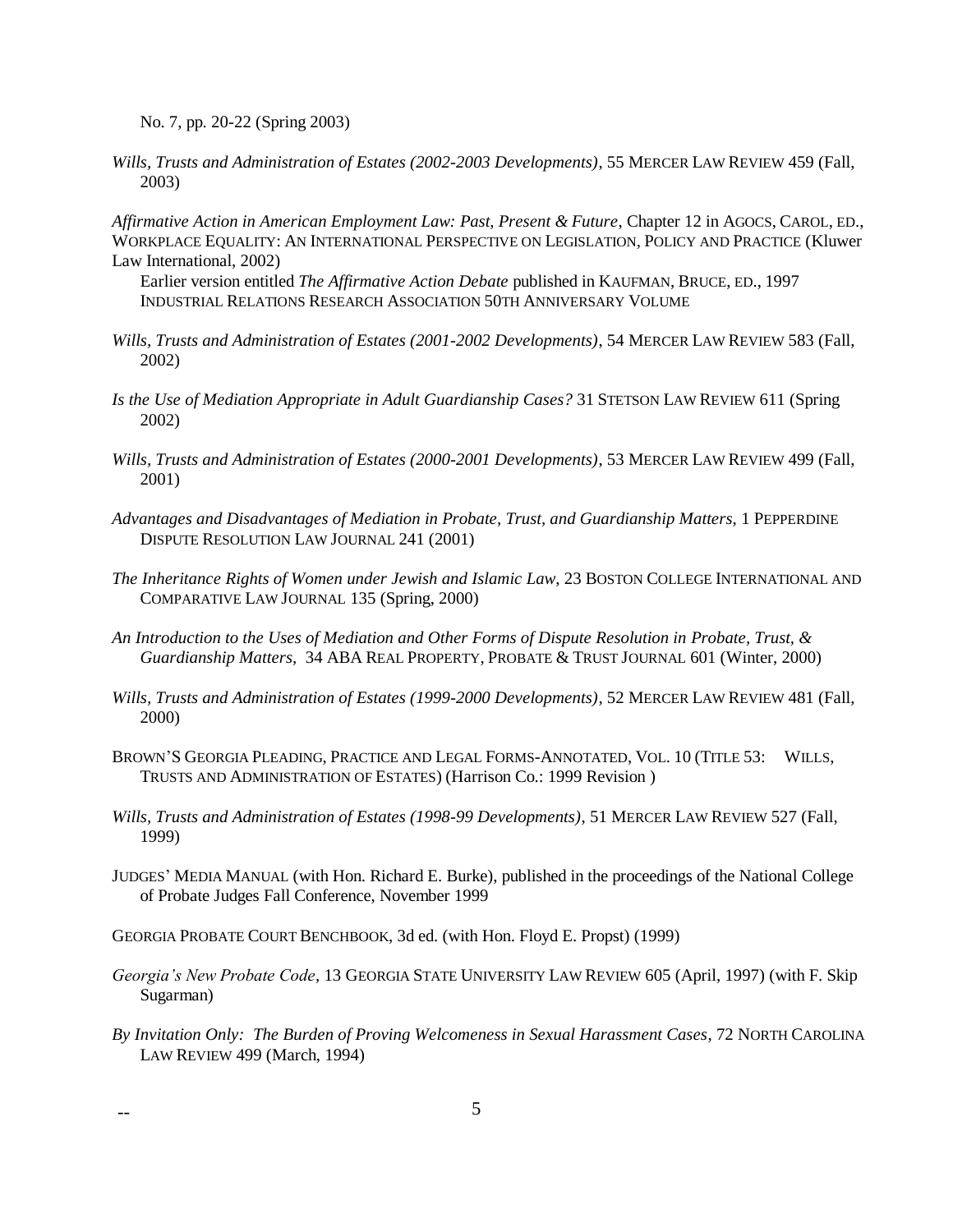- *The Case Against the Georgia Mortmain Statute*, 8 GEORGIA STATE UNIVERSITY LAW REVIEW 313 (April, 1992)
- *Implied Exceptions to the ERISA Prohibitions Against the Forfeiture and Alienation of Retirement Plan Interests*, 1990 UTAH LAW REVIEW 685
- *Sex Stereotyping and the Promotion of Women to Positions of Power*, 41 THE HASTINGS LAW JOURNAL 471 (March, 1990)
- *Wimberly and Beyond: Analyzing the Refusal to Award Unemployment Compensation to Women Who Terminate Prior Employment Due to Pregnancy*, 63 N.Y.U. LAW REVIEW 101 (June, 1988)
- PARENTAL LEAVE: JUDICIAL AND LEGISLATIVE TRENDS; CURRENT PRACTICES IN THE WORKPLACE (International Foundation of Employee Benefit Plans - Report 87-3, June, 1987)
- *Exclusion and Exemption in Bankruptcy of Debtors' Interests in ERISA-Qualified Retirement Plans*, in NORTON, BANKRUPTCY LAW AND PRACTICE: MONOGRAPHS (Callaghan, January, 1987)
- *The Availability of Retirement Plan Benefits to Creditors in Bankruptcy: Analyzing the Conflict Between ERISA and the Bankruptcy Code*, 1986 ANNUAL SURVEY OF BANKRUPTCY LAW 1 (October, 1986)
- *Georgia Inheritance Rights of Children Born Out of Wedlock*, 23 GEORGIA STATE BAR JOURNAL 28 (August, 1986)

Student Casenote on *Caban v. Mohammed*, 29 EMORY LAW JOURNAL 833 (Summer 1980)

#### **Bar Review Outlines and Lecture Hypotheticals:**

| Alabama:               | Wills and Administration of Estates; Trusts & Future Interests                |
|------------------------|-------------------------------------------------------------------------------|
| Florida:               | Wills and Administration of Estates; Trusts                                   |
| Georgia:               | Wills and Administration of Estates; Trusts; Estate & Gift Taxation; Property |
| <i>Indiana</i>         | Wills and Administration of Estates; Trusts                                   |
| <i>North Carolina:</i> | Wills and Administration of Estates; Trusts                                   |
| Tennessee:             | Wills and Administration of Estates                                           |

# **ACADEMIC SERVICE:**

#### **College of Law Service**:

President, Order of the Coif, GSU Chapter (2016-present) Awards Committee (2015-present) Co-Chair, Promotion and Tenure Committee (2013-15, 2009-10; 1995-96; 1992-94) Faculty Recruitment Committee (1998-2003; 2008-13; Chair: 1998-99; 1987-89; Vice Chair: 2008-09) Chair, Development Advisory Committee (2004-07) Dean's Advisory Committee (2013-2016; 2010-11; 2004- 2006; 2000-02; 1996-98; 1986-90) Dean Search Committee (2003-04; 1985-86) Curriculum Committee (2008-09; 2003-04; Chair, 1991-92) Strategic Planning Committee (2000-03)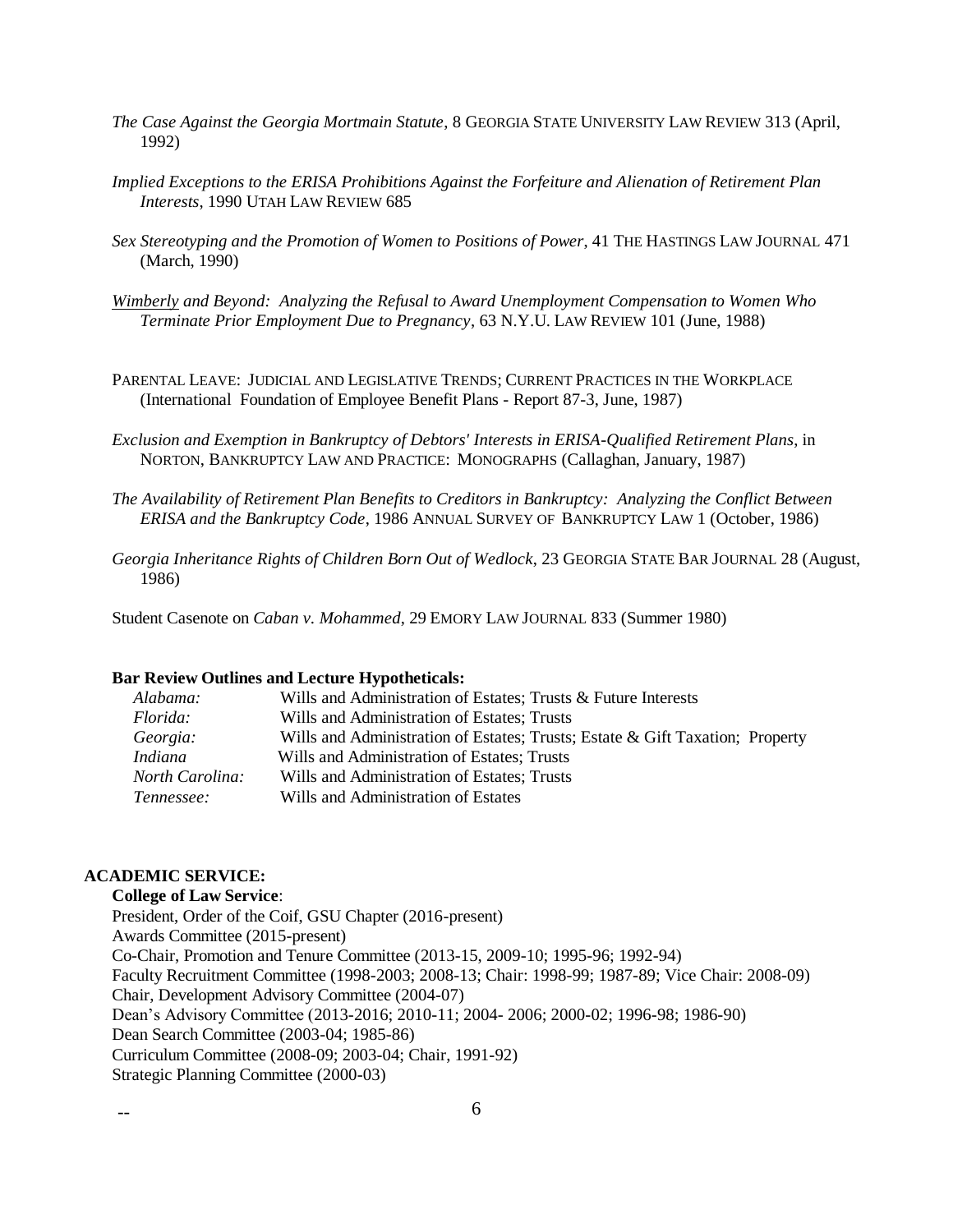Student Affairs Committee (Chair, 1999-2001; 2010-11) Faculty Advisor: GEORGIA STATE UNIVERSITY LAW REVIEW (1995-1997) Coordinator, Faculty Colloquia on Teaching Techniques (1994) Committee on Minority Recruitment & Retention (1985-86) Chair, Placement Committee (1984-85) Faculty Advisor: Association of Women Law Students (1984-2010) Faculty Advisor: Estate Planning & Wealth Management Society (2012-present)

## **University Service:**

Chair, Ad Hoc Committee on By-Laws, GSU Gerontology Institute (2004) Committee on Advancement of Faculty Women (2001-2007) Presidential Scholars Committee (1999-2001) Chair, Task Force on Faculty Women's Concerns (1991-1993) Editorial Board, Georgia State University Business Press (1993-1995) Search Committee for Chair of Risk, Management & Insurance Department, College of Business (1993-1994) Steering Committee, Presidential Inauguration (1992-1993) Chair, Logistics Committee, Presidential Inauguration Commission (1989-90) Chair, University Self-Study Committee on Student Development Services (1986-88) Phi Beta Kappa Faculty Group (President, 1987-88; Secretary-Treasurer, 1986-87) Board of Regents of the University System of Georgia Committee on Cooperative Organizations (1987-88)

### **LAW REFORM ACTIVITIES:**

TRUST CODE REVISION COMMITTEE, State Bar of Georgia (2003 - 2010) – Reporter and principal drafter for the Georgia Trust Code of 2010

- GUARDIANSHIP CODE REVISION COMMITTEE, State Bar of Georgia (1997 2005) Reporter and principal drafter for the 2005 Georgia Guardianship and Conservatorship Code
- PROBATE CODE REVISION COMMITTEE, State Bar of Georgia (May, 1992 1998) Reporter and principal drafter of the Georgia Probate Code of 1998

NAELA ASPIRATIONAL STANDARDS (2015- present) – Committee member for revision of the National Academy of Elder Law (NAELA) Aspirational Standards

AMERICAN LAW INSTITUTE (2005-present)

Membership Consultative Groups:

Restatement of the Law Third: Property (Wills and Other Donative Transfers) Restatement of the Law Third: Trusts

- ADVISORY COMMITTEE ON REVISION OF NATIONAL PROBATE COURT STANDARDS, National College of Probate Judges (2010-12)
- AD HOC COMMITTEE TO ESTABLISH GUIDELINES FOR GUARDIANS AD LITEM , State Bar of Georgia (1998- 2000)

ADVISORY COMMITTEE ON INTERSTATE GUARDIANSHIPS, National College of Probate Judges (1997-98)

-- 7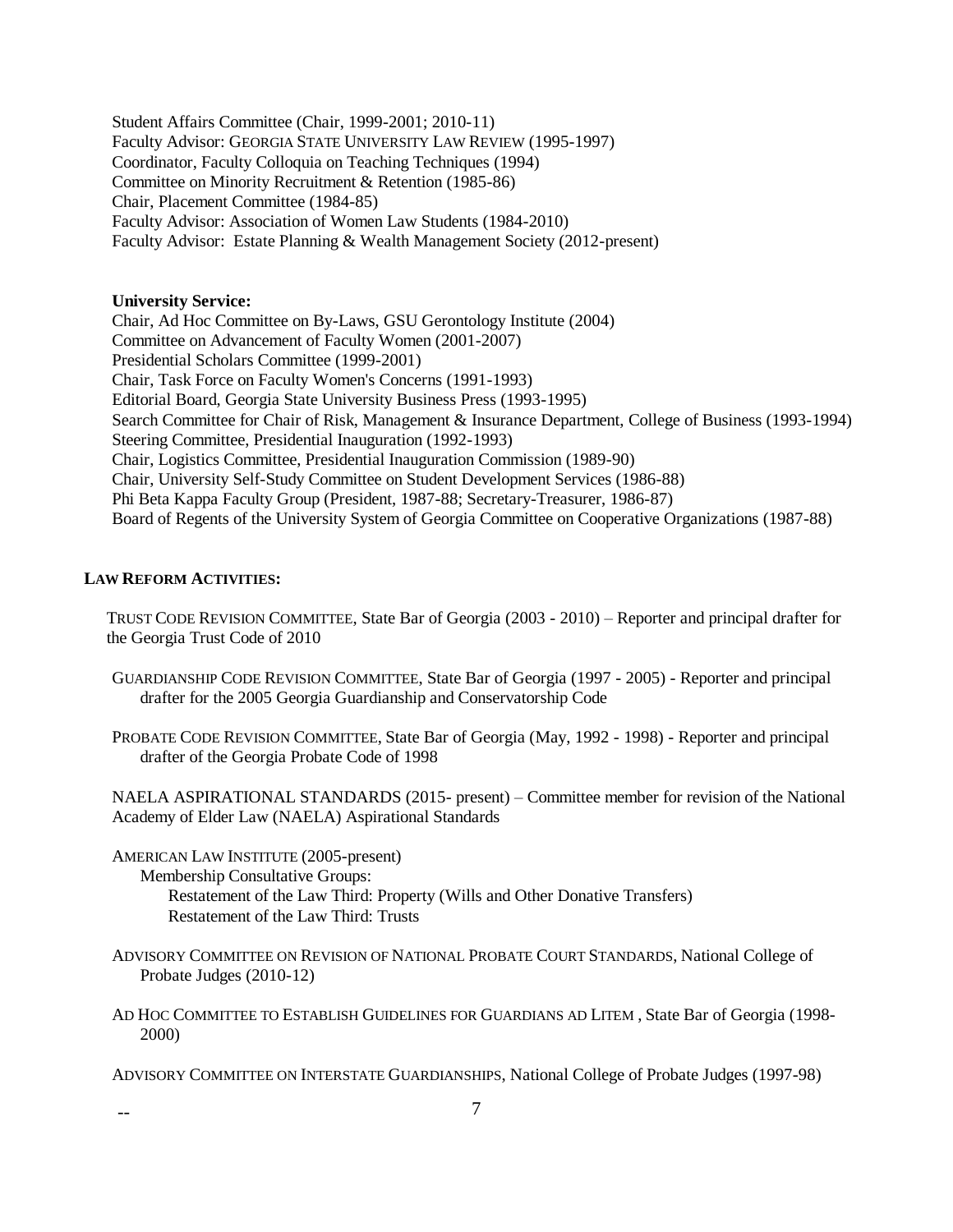NON-PROFIT CORPORATION CODE REVISION COMMITTEE, State Bar of Georgia (1989-90)

LEGISLATION COMMITTEE, Fiduciary Section of State Bar of Georgia:(1986-90)

MARITAL PROPERTY RIGHTS AND DIVORCE PROJECT, Consultant, Georgia League of Women Voters (1986-89)

# **PROFESSIONAL AFFILIATIONS:**

AMERICAN COLLEGE OF TRUST & ESTATE COUNSEL (ACTEC), Academic Fellow (1995-present) ACTEC is an international professional organization of 2600 practitioners, judges, and law professors elected to membership on the basis of demonstrated excellence and experience in Trusts & Estates law

President (2011-12) (Second Academic Fellow President in the College's 63-year history) President-Elect (2010-11) Vice President (2009-10) Treasurer (2008-09) Secretary (2007-08) Vice-Chair, NCPJ Task Force (2017-present) Executive Committee of Board of Regents (2005-13) Board of Regents (2004 - present) Chair, Site Selection Committee (2016-17) Chair, Nominations Committee (2012-13) Chair, Long Range Planning Committee (2007-10) Co-Chair, Legal Education Committee (2002 - 2005) Member, Program Committee (2004 – 2011; Chair 2009-10) Member, ElderLaw Committee (2003 - present) Member, Professional Responsibility Committee (2015 – present) Program Chair, SE Regional Meeting (2003) Director, ACTEC Foundation (2006-12)

NATIONAL ACADEMY OF ELDER LAW ATTORNEYS (NAELA) Ethics & Professionalism Committee (May 2015 – present) Editorial Board, NAELA Journal (2007-10)

ASSOCIATION OF AMERICAN LAW SCHOOLS SECTION ON DONATIVE TRANSFERS, FIDUCIARIES & ESTATE PLANNING Chair (2004) Program Chair & Chair-Elect (2003) Executive Committee (2001-2005)

SUPREME COURT FELLOWS ALUMNI ASSOCIATION (1992-PRESENT) Vice President (2003 - 2005)

ASSOCIATION OF AMERICAN LAW SCHOOLS COMMITTEE ON SECTIONS AND THE ANNUAL MEETING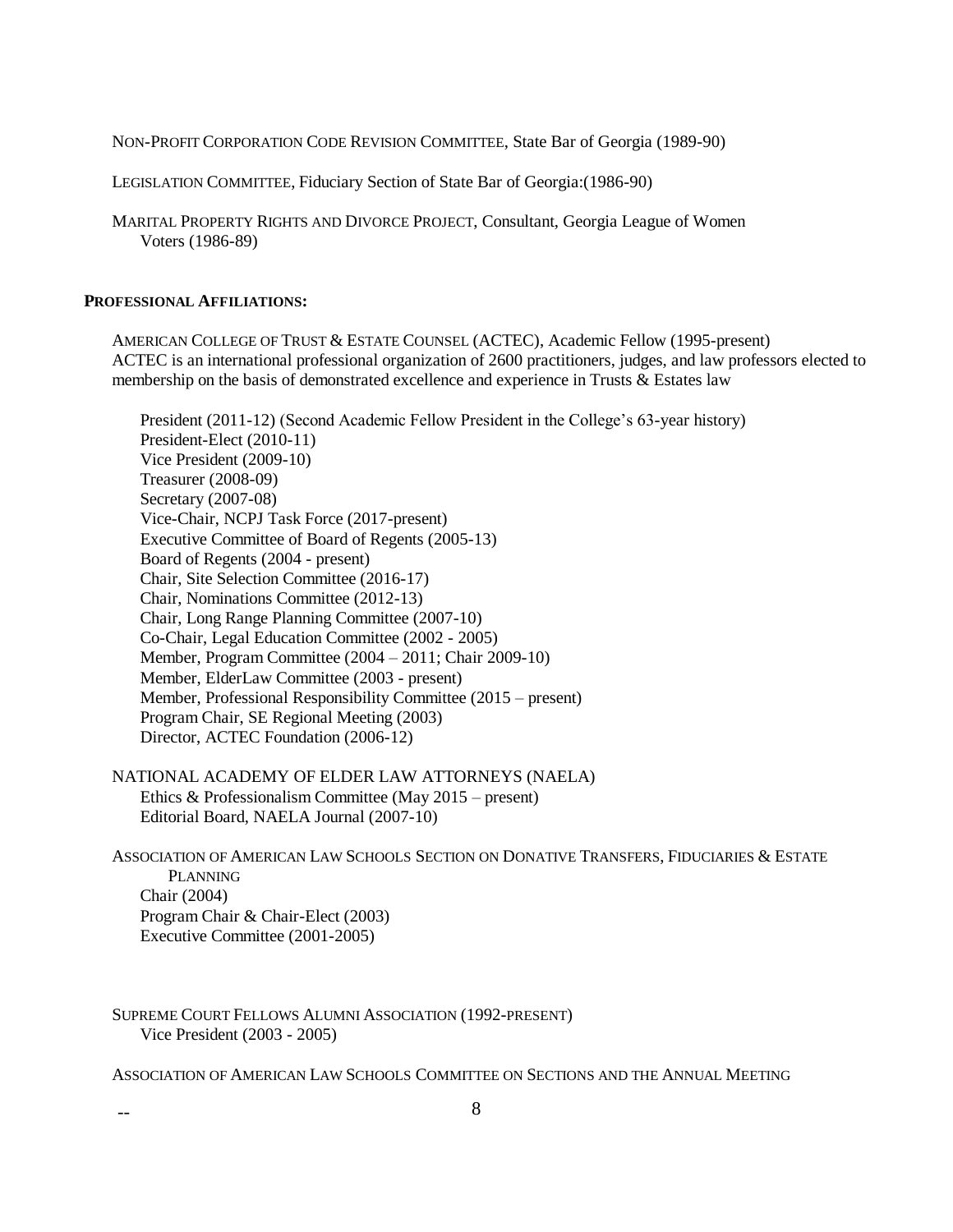Member (1995-99)

ATLANTA ESTATE PLANNING COUNCIL (1995-present)

GEORGIA APPELLATE PRACTICE AND DEATH PENALTY EDUCATIONAL RESOURCE CENTER Board of Directors (April 1992 - present)

GEORGIA ASSOCIATION FOR WOMEN LAWYERS Officer-at-Large (1993 - 1994)

#### **Other Professional Activities & Service:**

Co-Coordinator, Probate Mediation Training, Cobb County and Clayton County Dispute Resolution Centers (2017)

- *Pro bono* representation of Georgia death row inmate in his post-conviction appeals process (October, 1987 – June, 2010)
- Co-Coordinator (with Hon. Marion Guess) of project to create informational and instructional brochures for *pro se* parties in the Probate Court of Dekalb County, GA (May, 2000-2010)

State Reporter, ABA Section of Real Property Probate, and Trust Law (1996-2003)

Lecturer, BRG/PMBR, BAR-BRI Bar Review Courses (June, 1987 - 2008)

Senior Consultant, Diversity Consultants, Inc. (1991-93)

Professor-in-Residence, Arnall, Golden & Gregory Summer Clerkship Program (Summers, 1989, 1990)

Consultant, Long, Aldridge & Norman (Estate Planning, 1990; ERISA, 1988)

Consultant, Ford Foundation (May-July, 1989)

Coordinator, Hansell & Post Associates' Writing Program (March, 1988 - September, 1989)

Teacher, Wills and Trusts Course, Bank South, N.A. (1987)

Advisory Board, *Corporate Health Magazine* (March, 1988 - September, 1989)

Screening Committee Member, Atlanta Public School System Search for Instructional Coordinator of Therell High School Center in Law and Government (January, 1986)

# **SELECTED CONFERENCE PRESENTATIONS:**

Panelist, "What Do You Mean I Can't Take the Money? Duties, Responsibilities and Ethics for Fiduciaries and the Lawyers Who Represent Them," Heckerling Estate Planning Institute, Orlando, Florida (January 2019)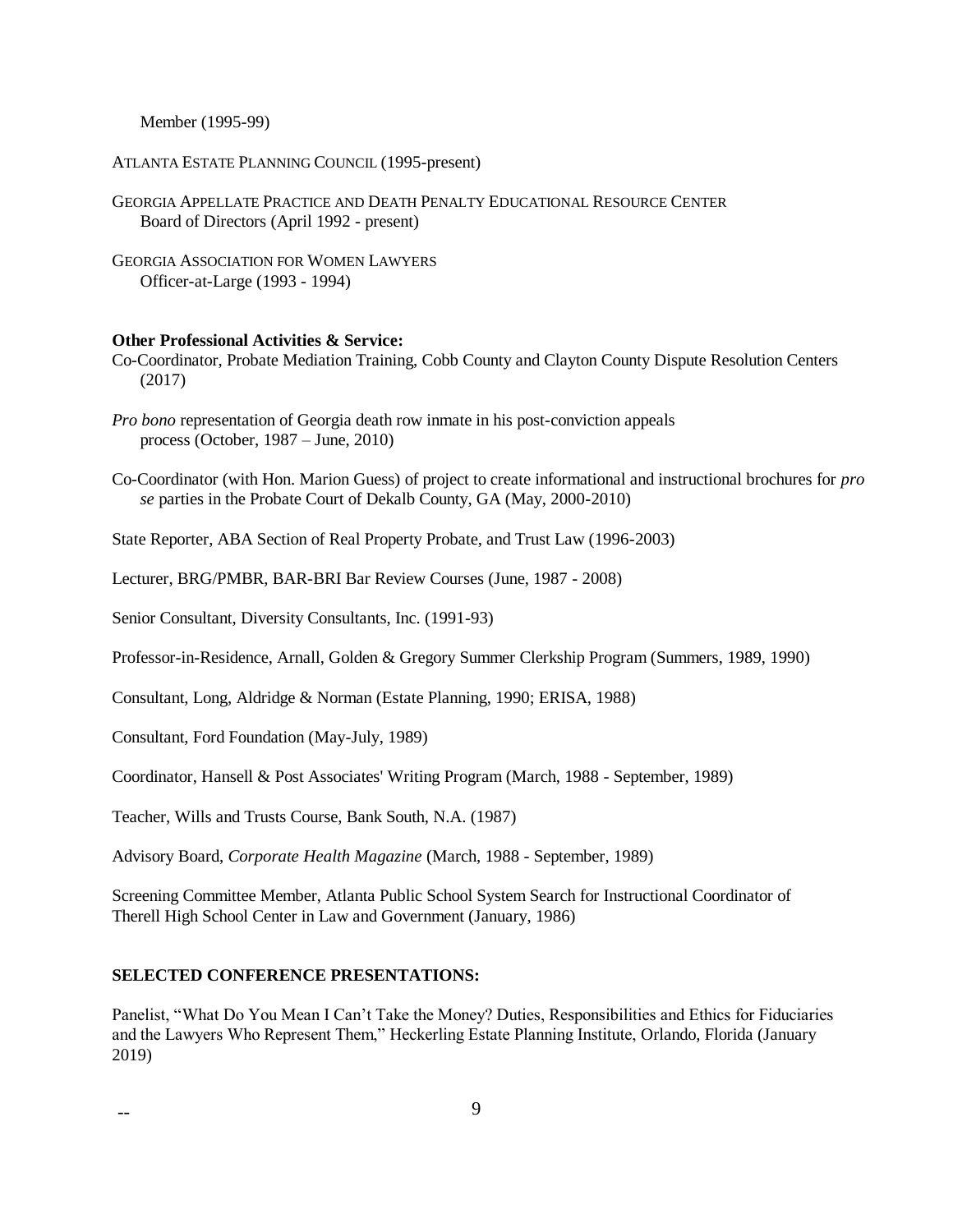"Ethical Challenges When Dealing With Elder Financial Abuse," Alabama Federal Tax Institute, Tuscaloosa, Ala. (Nov. 2018); ACTEC S.E. Regional Meeting (Oct. 2018)

Panelist, "Trusts & Estates Issues in Graying Divorce," American Association of Matrimonial Attorneys Annual Meeting, Chicago, Ill. (Nov. 2018)

"Representing Clients with Diminished Capacity," Montana Tax Conference, Missoula, Montana (Oct. 2018), Midwest-Midsouth Estate Planning Institute, Lexington, KY (July, 2018), New York State Bar Association Trusts & Estates Section Annual Meeting, New York, NY (Jan. 2017); Southern Arizona Estate Planning Council (Oct. 2017); Southern Federal tax Institute (Oct. 2017); Alabama Federal Tax Institute (Nov. 2017)

"Recent Developments in Georgia Fiduciary Law," ICLE in Georgia Estate Planning Institute (Feb. 2019), North Ga. Estate Planning Council (December 2018), Cobb Co. Elder Law Section Annual Meeting (Nov. 2018), Fiduciary Law Institute (July, 2018), Atlanta Bar Estate Planning Meeting (April 2018), Estate Planning Institute (Feb. 2018)

Panelist, "Elder Financial Abuse: The Crime of the 21<sup>st</sup> Century," Connecticut Bar Association Estate Planning Meeting (Oct. 2018), ACTEC 2018 Annual Meeting, San Antonio, Texas (March 2018)

Panelist, "Ethical Issues in Advising Clients on Planning for, Creating, Operating, Transferring Control and Ownership of, and the Dissolution of Closely Held Businesses," Duke Estate Planning Conference, Raleigh-Durham, NC (Oct. 2018), Heckerling Estate Planning Institute 2018, Orlando, Florida (January 2018)

Panelist, "Possession is Nine-Tenths of the Law," ALI Advanced Estate Planning, Madison, WI (June, 2018)

"Mediation and the Probate Courts," Cobb County ADR Office (Sept. 2017); Clayton County ADR Annual Training (Nov. 2017)

"Recent Developments in Georgia Fiduciary Law," Dekalb County Estate Planning Council (Oct. 2017); Cobb County Elder Bar Section (Nov. 2017); Recent Developments in Georgia Law ICLE (Nov. 2017); Fiduciary Law Institute (July, 2017)

"Ethical Challenges with Transfers among Family Members," Alabama Federal Tax Institute, Tuscaloosa, ALA (Nov. 2016)

"Inheritance Issues in Adoption," ICLE in Georgia Adoption Law & Practice in Georgia, Atlanta, GA (November 2016)

Panelist, "Elder Law and the Representation of Clients with Diminished Capacity," ACTEC Fall Meeting, Charleston, SC (Oct. 2016).

"Ethical Considerations in Serving as or Representing Trustees," Stetson Special Needs Conference (October 2016), Tulane Tax Institute (October 2015); ALI CLE Estate Planning in Depth Conference, Madison WI (June 2016), Colorado Bar Association Estate Planning Section Annual Meeting (June 2017).

"What if Grandma Wants to Gamble? Protection v. Autonomy in Elder Law," GSU Women Inspire Series, sponsored by the Office of the Provost and GSU First Lady Laura Voisinet, Atlanta,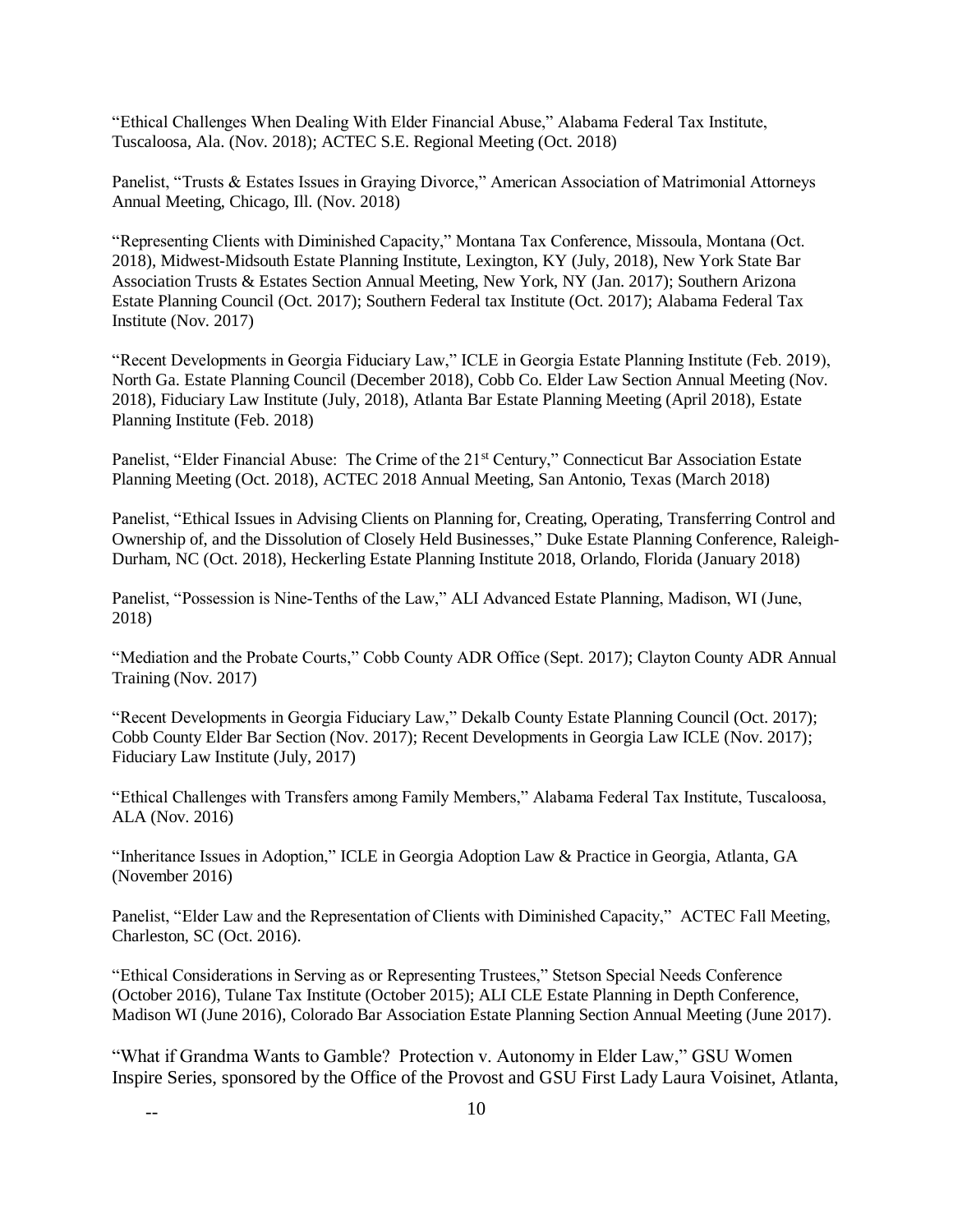Ga. (February 2016).

"Recent Developments in Georgia Fiduciary Law," Estate Planning Institute, Athens, Georgia (February 2003-present); Georgia Fiduciary Law Institute (1993-present); Georgia Planned Giving Council (Sept. 2016).

Panelist, "Middle of the Night Calls," ACTEC Annual Meeting, Las Vegas, Nevada (March 2016)

"Representing Clients with Diminished Capacity," Diminishing & Diminished Capacity Conference, Dalton, Ga. (February 2016); Connecticut Estate Planning Council; ACTEC Fall Meeting, Charleston, SC (October 2016), Fairfield County Foundation; Wilmington Trust Personal Advisors' Conference (November 2014); North Carolina Tax Institute (April 2014) Raleigh, NC; Southern Federal Tax Institute, Atlanta, GA (September 2013)

"Who is the Client? Ethical Challenges in Elder Law" ICLE in Georgia Elder Law Seminar (February 2016) (rebroadcast in 20 locations throughout Georgia)

"Ethical Challenges Posed by Transfers Among Family Members," Southern Federal Tax Institute (October 2015); Alabama Federal Tax Institute (November 2016)

Panel Member, "Ethical Considerations in Acting as an Executor or Trustee or Representing an Executor or Trustee," Heckerling Estate Planning Institute (January 2015); ACTEC Summer Meeting (June 2015); ACTEC New England Fellows Regional Meeting (September 2015); ALI Advanced Techniques in Estate Planning (June 2016)

"Using Arbitration and Mediation to Resolve Trust and Estate Disputes," ALI Advanced Estate Planning Techniques, San Francisco, CA (February 2014)

- Panelist, "Ethical Issues for Estate Planners," ALI-CLE Teleseminar (October 2013), Duke Estate Planning Council, Durham, NC (November 2013)
- "Representing Agents and Principals," NAELA Council of Advanced Practitioners, Chicago, IL (October 2013)
- "Representing Fiduciaries: Who is Your Client?" NAELA Annual Conference, Atlanta, GA (May 2013) (with Professor Sam Donaldson)
- "Teaching Trusts & Estates and Elder Law: Pedagogy for the Future," (Panelist, AALS Annual Meeting 2013)
- "Highlights of the Proposed Revisions to Georgia's Trust Code," State Bar of Georgia Estate Planning Institute, Feb. 2012, 2011, 2010, 2009, 2008; ICLE Seminars in Atlanta, Savannah, Albany (Jan. 2011)

"Basics of Trust Law," National College of Probate Judges Fall Meeting (October 2011)

"Georgia's New Advance Directive for Health Care," Georgia Federal Tax Conference (June 2009); Georgia Society of CPAs Estate Planning Conference (July 2009)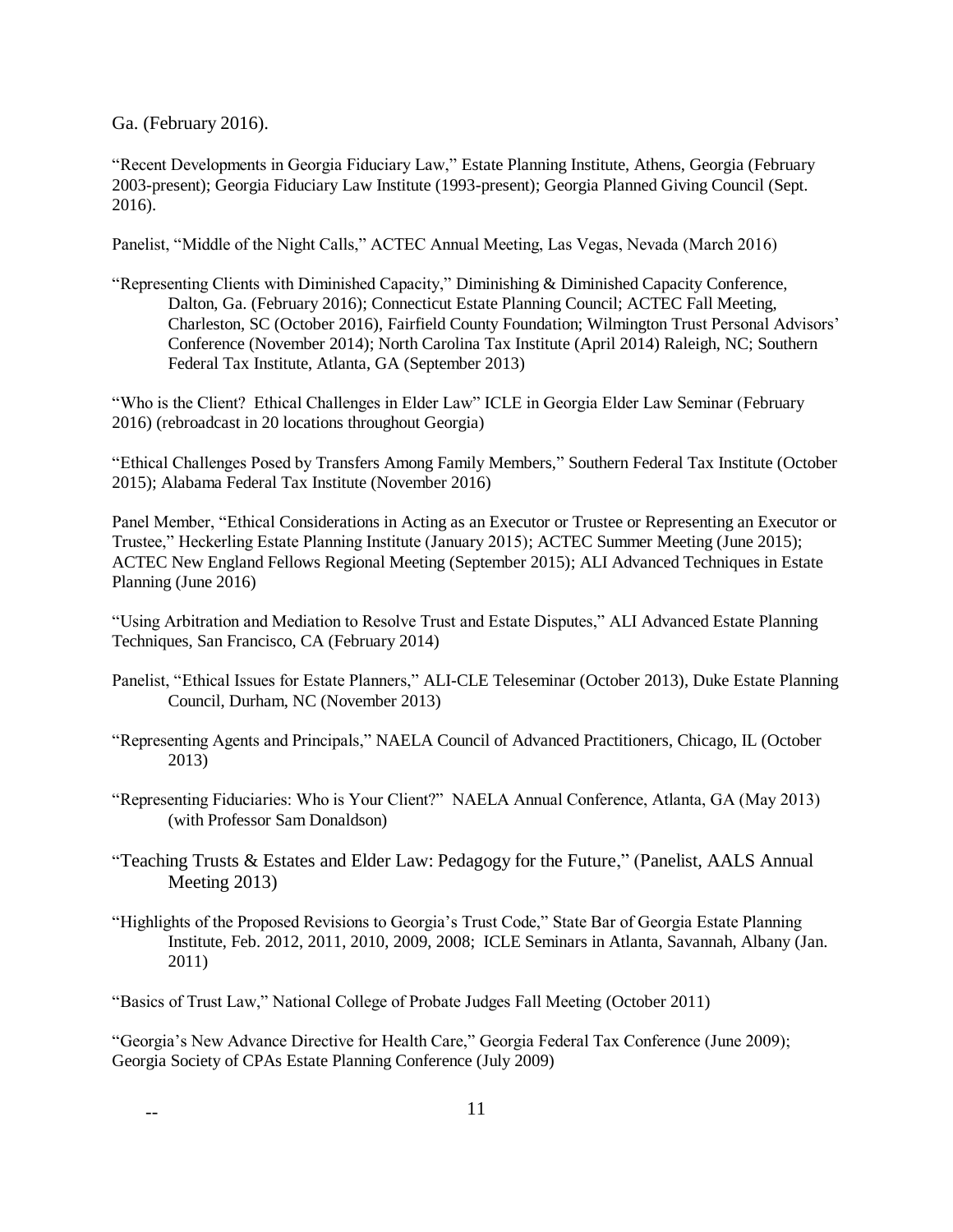Panelist, "Professional Responsibility for Lawyers Dealing with Clients with Diminished Capacity," 31<sup>st</sup> Congress of the International Academy of Law and Mental Health (July 2009)

"Probate and Related Issues Surrounding Frozen Sperm, Embryos, and Zygotes," National College of Probate Judges Fall Meeting (October, 2008); TSU Thurgood Marshall Law School Symposium on Modern Issues in Estate Planning, Houston Texas (March 2009); Texas Tech Estate Planning Symposium (2010)

- "Twenty-Five Things You Need to Know about your State's Guardianship Law," ACTEC SE Regional Meeting, Atlanta, GA, Nov. 2007
- "Recognizing and Representing Clients with Diminishing Capacity," ACTEC Rocky Mountain Regional Meeting, Santa Fe, New Mexico, Sept. 2006
- "Planning for Incapacity," Speaker and Moderator, ACTEC Annual Meeting Symposium, Maui, Hawaii, Mar. 2006
- "The Changing American Family and its Effect on Probate Law," Georgia Society of CPAs Annual Estate Planning Conference, July, 2005
- "Capacity Issues: Testamentary Capacity," Panelist, International Academy of Law and Mental Health Annual Conference, Paris, France, July, 2005
- "Georgia's New Guardianship Code," Dekalb County Estate Planning Council; Cobb County ElderLaw Section CLE; ElderLaw Section of Gwinnett County Bar Association; Savannah Estate Planning Council; Atlanta Bar Association Estate Planning Section (May 2004 - present)

"Planning for Incapacity," Atlanta Society of Financial Analysts, Atlanta, GA. (March, 2005)

- Panel Moderator and Speaker, "The Use of Mediation in Resolving Estate Planning and Trust Disputes," 39th Annual Heckerling Institute on Estate Planning, Miami, Fla. (Jan. 2005)
- Panelist, "Hot Topics: Tax and Non-Tax Issues," ACTEC Fall Meeting, October, 2004
- "Use of Disclaimers in Estate Planning," Georgia Federal Tax Conference, Atlanta, GA, Summer, 2003
- "The Changing American Family and Its Effect on Probate Law," Georgia Society of CPAs Annual Conference, Fall, 2003 and Annual Meeting of the National Association of Personal Financial Advisors, Fall, 2003
- "The Construction of Wills," three-hour presentation to the Georgia Probate Judges Council, Spring Meeting, April, 2003
- "Use of Mediation in Adult Guardianship Cases," National Guardianship Association Annual Conference, St. Louis, Mo. (October, 2002)
- "Reform of Georgia Guardianship Law," ICLE Guardianship Seminar (December, 2002); Savannah Estate Planning Council (October, 2002): ICLE Advanced Guardianship Seminar (Sept. 2002), Gwinnett County Guardianship Seminar (Sept. 2002): Fiduciary Law Institute (July, 2002)**,** Atlanta